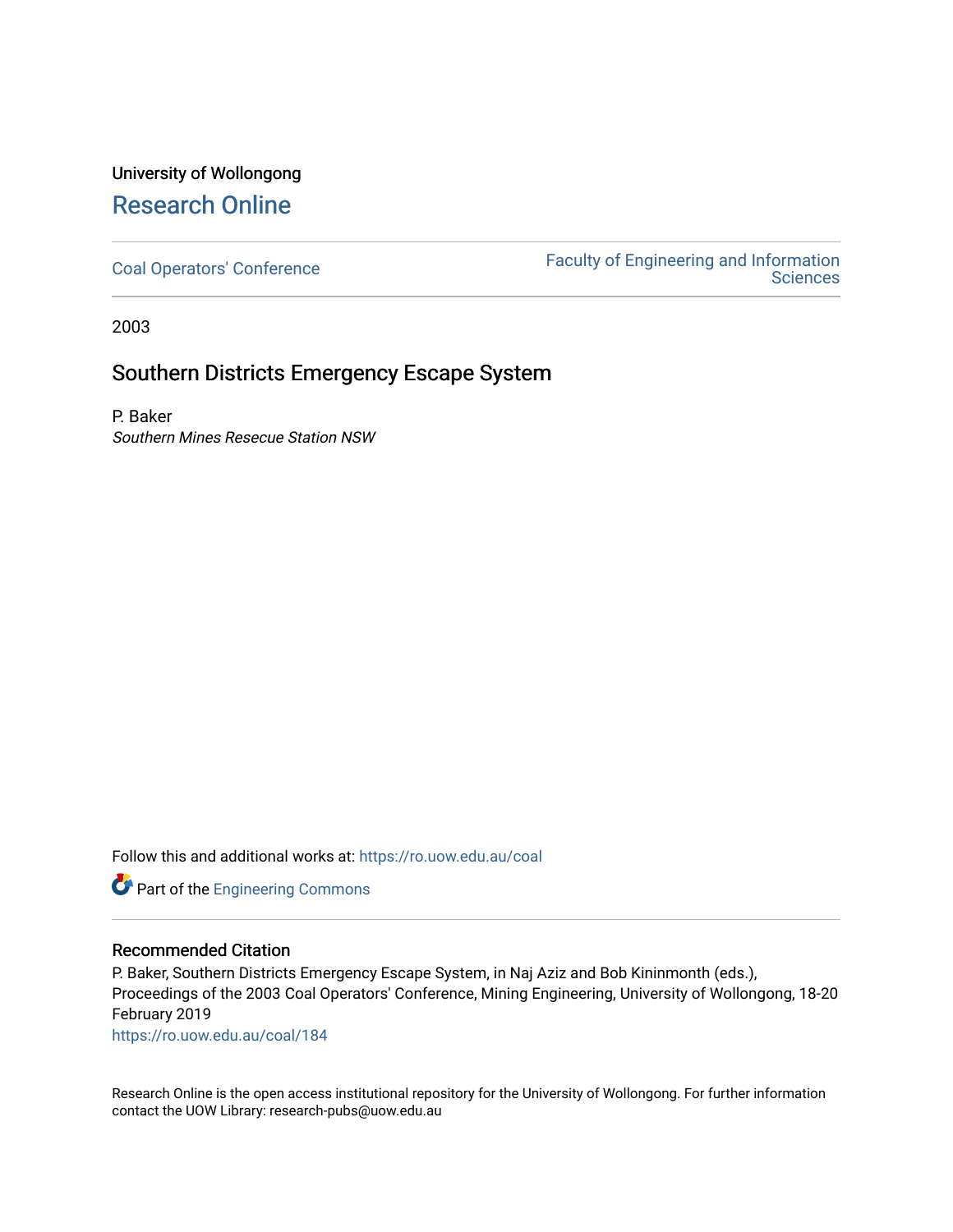# **SOUTHERN DISTRICTS EMERGENCY ESCAPE SYSTEM**

### **Peter Baker <sup>1</sup>**

*ABSTRACT:* A new emergency escape system has been implemented into the coal industry in the Southern Districts of New South Wales. It has eventuated from a long process of trials and risk assessments and has involved every facet of the mining industry. A team of over 20 people had direct input into the development of this system, as well as the countless others who have helped refine initial ideas and avail themselves of a series of tests and trials. This paper The culmination of their combined efforts is presented.

#### **INTRODUCTION**

In September 1999, a new set of Regulations, Coal Mines (Underground ) regulations 1999 (NSW Government 1999), under the Coal Mines Regulation Act, 1982 was introduced in New South Wales. Part of these new Regulations specified the escape equipment that must be supplied to all underground personnel. The Regulation specifies in Part 5 Clause 106 (1):

*"A mine manager must provide sufficient escape equipment (including adequately maintained approved types of self rescuers) to allow safe egress of persons from the mine through conditions of reduced visibility and any irrespirable or irritant atmospheres that may be encountered."* 

McKenzie-Wood (200) completed an ACARP study on the availability, reliability and the use of Self Rescuers world wide. The study included investigations in Australia, USA and South Africa, with a limited amount of information from Europe.

The results of the study led to two conclusions;

- 1. Inference that the new legislation leaves little room for the W65 Filter Self Rescuer in an escape system for potentially gassy mines, and
- 2. Although manufacturers are progressing through the issues, there is little to allay industry concerns over the reliability and durability of Self Contained Self Rescuers ( SCSR) that rely on the chemical technology of Potassium Superoxide.

#### **EMERGENCY ESCAPE**

The new system now allows all mining companies to comply with recently introduced legislation. More importantly, it gives underground mine workers the best possible chance of detection, notification and escape in the event of a potentially devastating underground emergency such as fire or explosion

In keeping with the NSW Department of Mineral Resources Guidelines MDG 1020 (2001), the system has a heavy focus on early warning systems such as real time gas monitoring and training of underground personnel in detecting change.

#### **COMMUNICATION**

Communication systems are vital at this point, and the use of Davis Audio Communication (DAC) and telephone communications to a central control room allows rapid dissemination of critical information to all underground personnel by use of a Personal Emergency Device (PED) system.

1 *Southern Mines Resecue Station NSW* 

 $\overline{a}$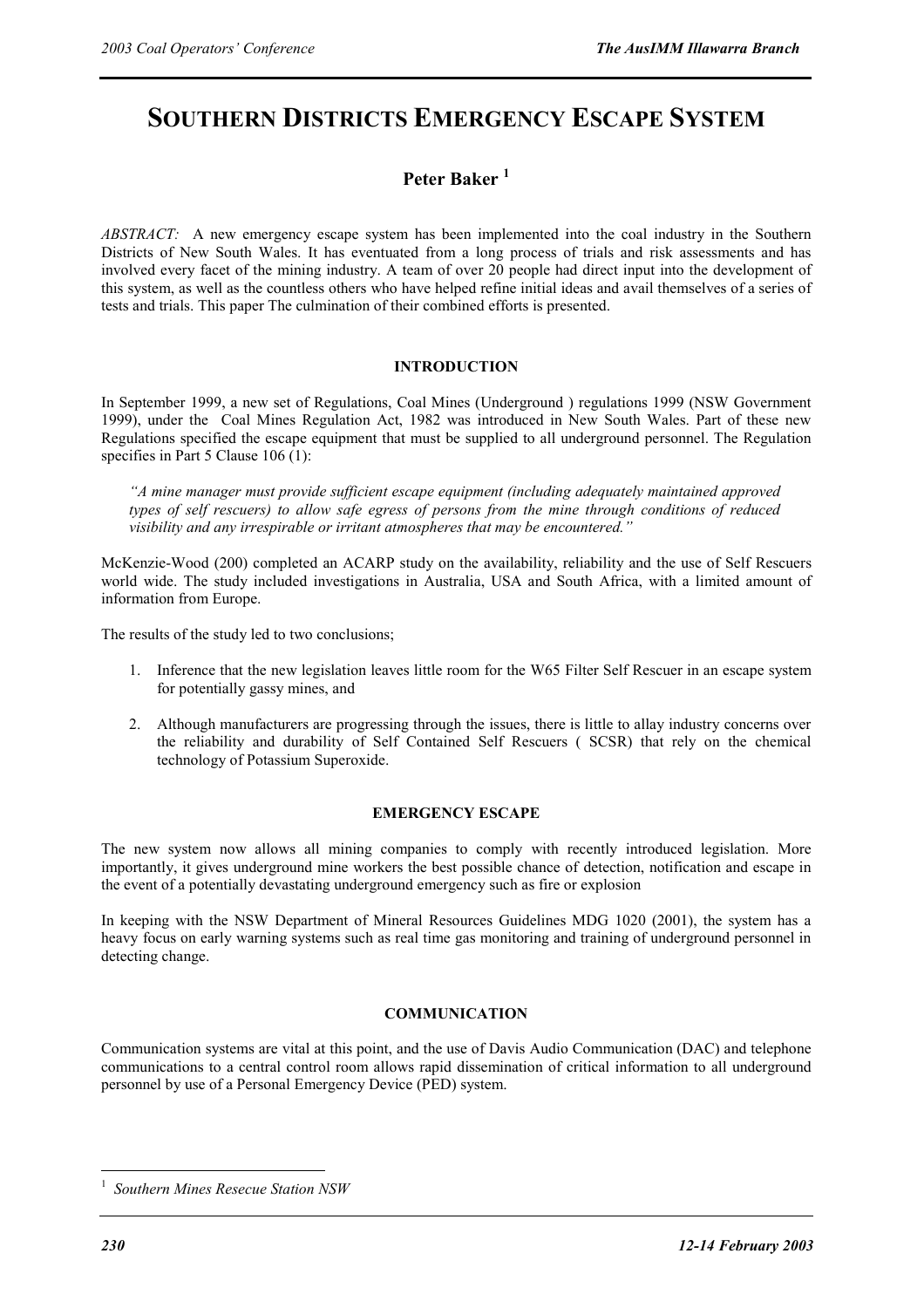#### **CSE 100 SELF CONTAINED SELF RESCUER**

All underground personnel wear a CSE 100 self contained self rescuer unit on their belt, which can be rapidly donned to protect against any irrespirable or irritant atmosphere. The unit has a rated duration of fifty minutes which will allow outbye personnel to readily reach a changeover or refill station. It also allows the use of self contained self rescuer escape right back to a place of safety if this is the employee's preferred option. The unit was chosen because of its history in the US market (10 years without a major recall), its duration, the fact there is a twenty five minute unit with identical donning procedure, and its 'starter' mechanism which gives the wearer oxygen immediately upon donning (considered particularly necessary in outburst prone mining areas).

#### **FIRST RESPONSE EMERGENCY EVACUATION KIT**

The use of an air shower in the changeover process minimises the risk to personnel during changeover in a potentially irrespirable atmosphere. These will be located at the First Response Emergency Evacuation Kit (FREEK) as well as locations where SCSR to SCSR changeovers may be necessary (eg. L/W tailgate).

Spare SCSRs and enough Compressed Air Breathing Apparatus CABA suits for all personnel in the district are located at the FREEK, or first response station, which will be used by the crew as a meeting points. These are located at a designated point outbye the face (within a few hundred metres) and must be accessible from both intake and return roadways. The FREEK will also contain all equipment, such as brattice, pogo sticks, and stretchers necessary for response to an outburst at the working face

#### **COMPRESSED AIR BREATHING APPARATUS**

At the FREEK, the self contained self rescuer is replaced by CABA, which will be worn by the underground personnel for the rest of their escape journey. A single cylinder, nine litre, three hundred bar Drager CABA suit is used in the Southern District. The single cylinder, 9L configuration was chosen because it is the same CABA configuration that has been used in the underground coal Mines which mine the Bulli Seam for over 10 years. The cylinders are Kevlar wrapped aluminium, capable of a filling pressure of 300 bar, giving an expected duration slightly greater than that of the SCSR.

The changeover technique needs to be well rehearsed, and requires the use of the positive pressure within the suit to clear any potentially fouled atmosphere from around a person's breathing zone during changeover. Crews have undertaken initial training at the Southern Mines Rescue Station, followed by a 'refresher' training on site as the equipment has been installed. Further training is planned to be conducted 'inseam', as well as an annual refresher training at the SMRS.

After securing the CABA suit to the person and turning on the air supply, it is one last breath from the self contained self rescuer and the next from the CABA face mask. A manual 'purge' button on the suit allows the compressed air from the cylinder to be used to clear any fouled atmosphere around the user's breathing zone. This of course means that at no time during the changeover are personnel exposed to potentially lethal atmosphere.

After securing the face mask, personnel move to the one quick fill outlet located at the FREEK to top up their suits before proceeding outbye. It therefore doesn't matter how much air has been lost from the cylinder in the changeover process. The coupling from the outlet is securely connected to the quickfill attachment on the CABA suit, and using the beer tap arrangement, the pressure in the suit can rapidly be topped back up to three hundred bar. This will ensure all personnel have sufficient air supply to make their way outbye to a refill station with at least fifty bar left in their suit.

#### **DISTANCE BETWEEN REFILLS**

The distance between refill stations at Appin Colliery was determined by walk out trials and is currently one point two kilometres. The trials involved people attempting to escape in 'worst case' conditions (i.e. on foot in nil visibility but with lifeline as guidance system). The shortest distance traveled by any individual in these conditions before their warning whistle sounded (indicating 50 bar left in cylinder) was 1.5km. It was then decided to add another safety factor to the system and the 1.2km spacing was implemented.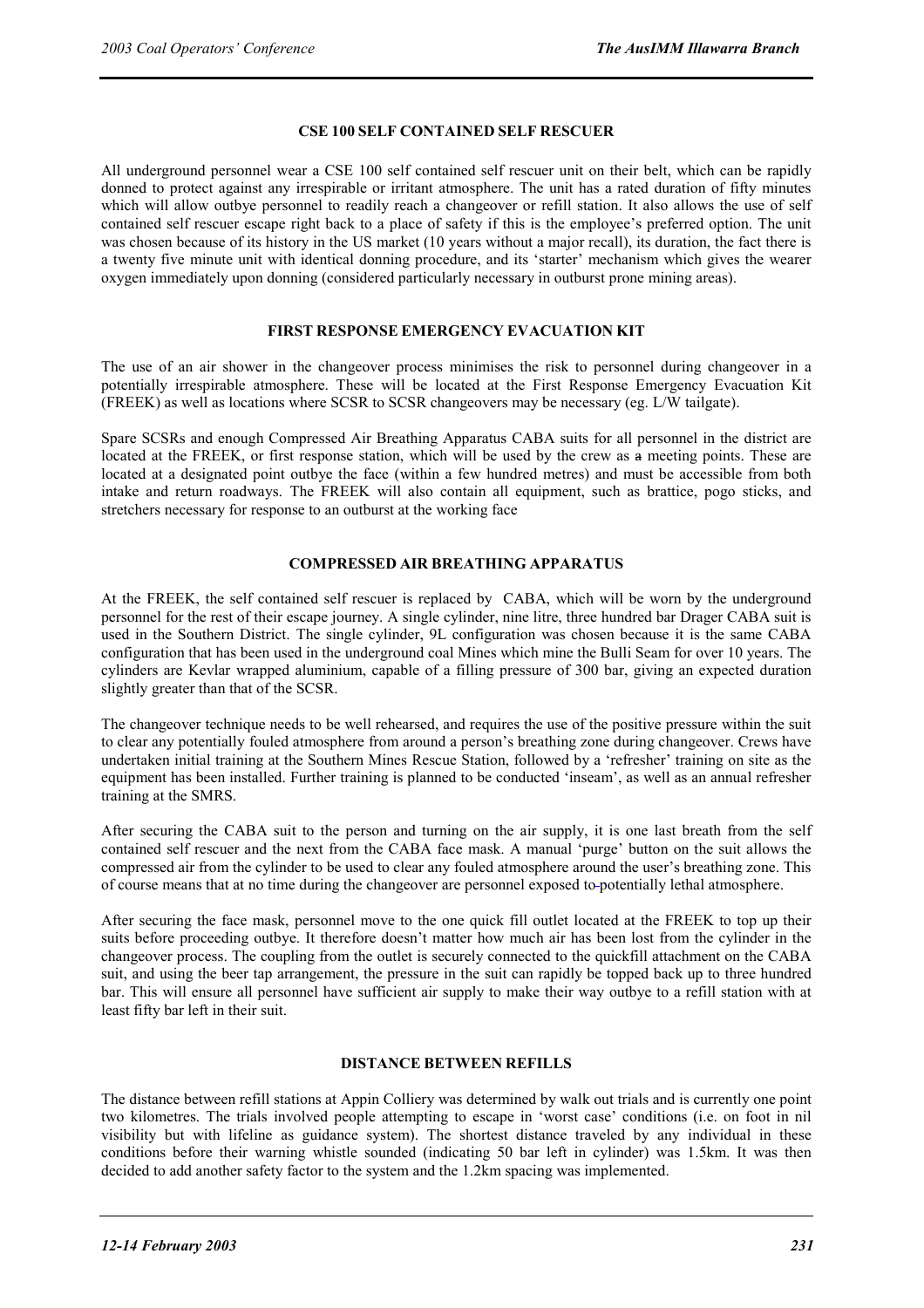#### **ESCAPEWAYS AND GUIDANCE SYSTEM**

The quickest and least demanding means of escape for the crew will be on transport, and this is still easily achievable wearing CABA suits. Transport also means the whole crew will remain together and their consumption rates (whether they are wearing CABA or SCSRs) will be substantially reduced.

If transport is not available and visibility allows, the travelling road is a good option as it is known to all personnel and usually provides better walking conditions. There is no lifeline however in the traveling road and reliance is placed on signs as indicators for refill stations and caches.

In cases of very poor visibility it may be necessary to escape down the return roadway using the tactile guidance system. A lifeline is located in each secondary escapeway consists of five millimetre diameter radio aerial which is held securely in place by rods attached to the roof or rib. The walkway beside the lifeline should be free of debris to allow a reasonable rate of travel without fear of slips, trips and falls.

Directional cones ensure the risk of total disorientation is minimised in cases of extreme visibility by allowing personnel to know with confidence they are heading to a place of safety. These cones are placed along the lifeline at nominal intervals of up to 100m. At places where there is an opportunity to move from the return roadway back to intake (i.e. trapdoors in overcasts or stoppings), there are 6 cones located back to back followed by a plastic disk. A 'spur line' then guides personnel to the trapdoor where an inspection is made followed by a decision on the most appropriate action.

#### **REFILL STATIONS**

The cascade refill system allows up to five people to refill their suits simultaneously without having to be exposed to the outside atmosphere. Timing of the refill varies between thirty seconds and three minutes, depending on the number of people attached to the refill unit. The refill units come in two different sizes though both have identical operating panels. The 'C-20" unit comprises 10 large 'G' size cylinders and has the capacity to refill 20 CABA sets from 50 bar (minimum pressure any person escaping would expect to arrive at the refill station with) back up to 300 bar. The 'C-40' unit comprises 20 large cylinders and refills 40 CABA sets. If there is a requirement for more than 40 refills at any one point (i.e. some outbye locations common to all panels escape routes), there would be more than one refill unit at the site.

The capacity at each of the refill stations provides the possibility of refuge for injured or fatigued crew members. Residual air in the large cylinders allows for many hours of refuge for up to 5 persons. Although the air supply remaining may be too low in pressure to continue to refill CABA suits to 300 bar, there is sufficient volume for 1 man to refuge for up to 40 hours (based on 35 litre/minute consumption rate) at the C-20 unit, and obviously longer at the C-40.

Telephone communication will be located at each refill station and should be used by escaping crews to obtain updates of the incident and inform surface control of current locations.

If the crew reaches a refill station and is not yet on the outbye side of the incident, escape continues to the next refill station, using the guidance system if required.

The system will continue to guide the crew to a designated place of safety, which is anywhere on the outbye side of the problem, or to a place that needs to be determined at each mine that has been determined as a place of guaranteed fresh air.

#### **ADVANTAGES**

The major advantages of the escape system are:

- The PED communication system allowing quick dissemination of critical information to all underground personnel
- The guidance system which the trials proved was necessary to guide experienced personnel through underground workings that were familiar to them before poor visibility was encountered – disorientation can be equally as deadly as a fouled atmosphere.